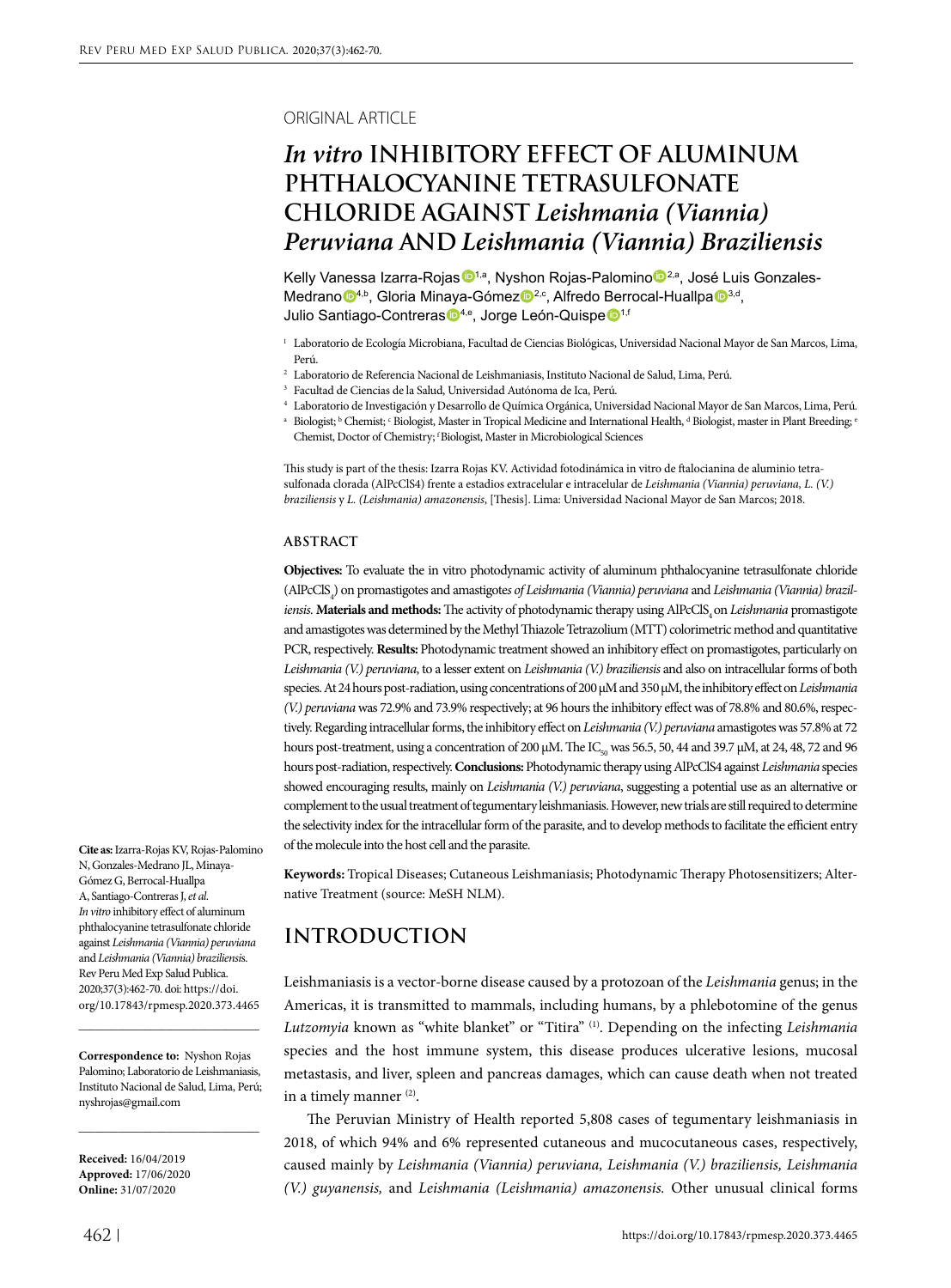reported in our country are disseminated cutaneous leishmaniasis caused by species such as *Leishmania (Viannia) braziliensis, Leishmania (V.) guyanensis, Leishmania (V.) peruviana, and Leishmania (L.) amazonensis,* and diffuse cutaneous leishmaniasis caused by *Leishmania (L.) amazonensis*. In Peru there are no reports of visceral leishmaniasis cases, which can be lethal if not detected on time.

The first line therapy for all Leishmania species are pentavalent antimonials, and the second line is amphotericin B therapy, both administered parenterally in long sessions. Due to the nature of these drugs, their use causes adverse effects, such as nausea, vomiting, myalgia, nephrotoxic effects, etc., which could result in treatment abandonment and increase the reporting of therapeutic failures due to incomplete or inadequate doses. Furthermore, their use is not recommended in pregnant women or in patients with arrhythmias (3-5). Likewise, miltefosine used as an oral treatment and recommended by the World Health Organization also presents side effects, in addition to increasing the cost of treatment for this disease (5,6). These limitations have stimulated the search for more effective therapeutic alternatives with fewer side effects.

Photodynamic therapy (PDT) can induce cell death by apoptosis and necrosis mediated by singlet oxygen and highly reactive toxic radicals (reactive oxygen species), which are produced by the interaction of the photosensitizing agent, a specific wavelength and molecular oxygen  $(7)$ ; these characteristics make it a potential alternative for the treatment of infectious diseases, including leishmaniasis (8-10). This study aims to evaluate the in vitro effect of a new photosensitizer against the promastigote and amastigote stages of *Leishmania*  (V.) *peruviana* and *Leishmania (V.) braziliensis*, species of epidemiological relevance for public health in Peru.

### **MATERIALS AND METHODS**

A descriptive observational study was carried out in the laboratories of Microbial Ecology (Faculty of Biological Sciences) and Organic Chemistry (Faculty of Chemistry) of the Universidad Nacional Mayor de San Marcos, and in the National Reference Laboratory of Leishmaniasis of the Instituto Nacional de Salud del Perú (INS).

#### **Macrophages and promastigotes cell line**

The cell line trials were performed in 24-well plates (Corning, Costar Cat. COR-3524), to which a circular plate was added at the base. The DH82 dog macrophage cell line was provided by the INS Cell Culture Laboratory, cultured in

### **KEY MESSAGES**

**Motivation for the study:** Pentavalent antimonials used in the treatment of leishmaniasis cause therapeutic failures due to incomplete or inadequate doses, or treatment abandonment. Therefore, it is necessary to look for new less toxic therapeutic agents to replace or complement the current treatment.

**Main findings:** In an *in vitro* model, the photosensitizer aluminum phthalocyanine tetrasulfonate chloride  $(AIPcCIS_4)$ inhibits the growth of promastigotes and amastigotes of *Leishmania (V.) peruviana* and *Leishmania (V.) braziliensis.*

**Implications:** The inhibitory effect of photodynamic therapy on AlPcClS4 against *Leishmania* motivates to keep researching on the selectivity index through new formulations and to evaluate the appropriate vector that allows the highest absorption in *in vivo* models.

a minimum essential medium (MEM) (Gibco Cat. 61100- 061), supplemented with 15% inactivated fetal bovine serum (IFBS) (Gibco, Cat. 1079255) and antibiotics (Gibco, Cat. 15240-062), incubated at 37 °C, 5%  $CO_2$  and maintained by successive tapping every 72 hours.

Cultures of *Leishmania (V.) peruviana and Leishmania (V.) braziliensis* strains, cryopreserved at –70 ± 5 °C, were also used. For reactivation, *Leishmania* strains were defrosted and immediately transferred to a biphasic medium on blood agar with 15% rabbit blood, then to Schneider's Drosophila liquid medium at pH 6.65-6.75 (Gibco, Cat. 21720024) supplemented with 20% IFBS (11.12), plus 150 µg/mL gentamicin and then incubated at  $24 \pm 1$  °C, to obtain higher parasite mass. The reactivated strains were kept in Schneider's medium at 10% with IFBS. The in vitro infection process in macrophages was carried out with metacyclic promastigotes obtained by induction at an acid pH of 5.5 with 10% IFBS and antibiotics.

The process of macrophage infection took place in 24-well plates of  $1 \times 10^5$  macrophages/mL, in MEM with IFBS at 15%, and incubated at 37 °C and 5% of  $CO<sub>2</sub>$  for 15 hours. Metacyclic promastigotes were added in a 20:1 ratio (parasite: macrophage) and incubated at 33 °C and 5% of  $CO_2$  for 5 hours. Finally, three washes were performed with 2% MEM and IFBS to eliminate non-phagocytic parasites.

#### **Inhibitory activity assessment**

A solution of chlorinated tetrasulfonate aluminum phthalocyanine (AlPcClS<sub>4</sub>) photosensitizer (Frontier Scientic) was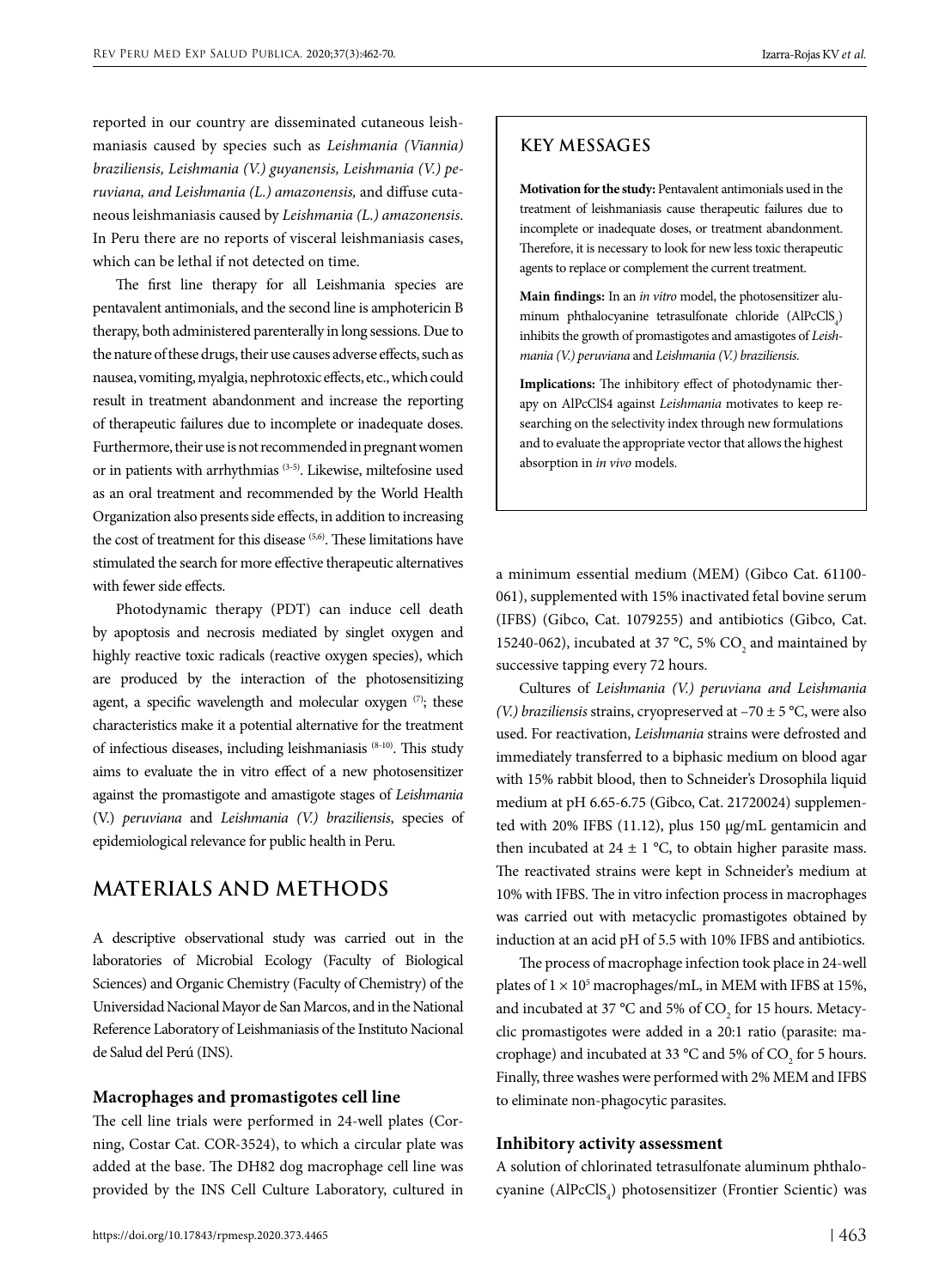prepared at an initial concentration of 1 mM plus 0.5% dimethyl sulfoxide (DMSO) (Applichem) in phosphate buffer saline (PBS) at  $pH$  7.4 and filtered at 0.45  $\mu$ m.

To determine the mean inhibitory concentration  $(IC_{50})$  of  $AIPcCIS<sub>4</sub>$ , two independent trials were conducted, each one of them in triplicate. Regarding promastigotes, they were evaluated at the compound concentrations of 0; 25; 50; 75; 100; 200 and 350 μM in 3 mL of liquid medium with  $5 \times 10^5$  parasites (T<sub>0</sub>) and incubated during 24 hours at 26 °C in a dark room. At the end, LED light was irradiated once at a specific wavelength of 675 nm, 30  $J/s<sup>*</sup>m<sup>2</sup>$  of power and at a distance of 10 cm for 30 minutes, allowing an irradiation power of approximately 5.4 J/cm<sup>2</sup>. Also, the inhibitory effect of phthalocyanine PDT on Leishmania promastigotes at 0, 24, 48, 72 and 96 hours was indirectly determined by the colorimetric MTT (Methyl Thiazole Tetrazolium) assay (13).

Regarding intracellular amastigotes, after the infection and washing process, 1 mL of MEM with IFBS at 15% and AlPcClS<sub>4</sub> at concentrations of 50, 75, 100 and 200  $\mu$ M was added, then the samples were incubated for 24 hours at 37 °C and 5% of  $\text{CO}_2$ . Afterwards, they were irradiated with LED light and incubated again for 72 hours post-irradiation. The effect of the compound on the amastigote forms was determined by quantitative PCR.

The effect of  $\mathrm{AlPcClS}_4$  with and without exposure to light was independently evaluated. Promastigotes and DH82 macrophages were used as growth control; and stibogluconate (Pentostam) at concentrations of 100, 200 and  $2 \times 10^4$  µM for promastigote trials and 200 μM for intracellular amastigotes, 0.01% triton was used as treatment control.

#### **MTT colorimetric assay**

The MTT colorimetric assay was developed according to the methodology described by Mesa et al. <sup>(14)</sup> with the following modifications: the promastigotes treated at different concentrations of phthalocyanine and then irradiated were collected in sterile conical tubes of 1.5 mL; the parasites were centrifuged at 3,500 rpm; the supernatant was carefully discarded; then 450 μL of liquid medium and 50 μL of MTT (5 mg/mL) were added, and then he samples were incubated for 4 hours at 32 °C. Finally, to stop the formation of formazan crystals, a 10% solution of sodium dodecyl sulfate (SDS), 0.01 N HCl (14) was added to the wells. The samples were read at an absorbance of 570 nm in the Eon microplate spectrophotometer (Biotek).

### **DNA extraction and quantification of the parasitic load**

The infected and treated macrophages, 72 hours postirradiation, were washed with sterile PBS at pH 7.2 to

remove remnants from the culture medium and from the DNA extraction. 100 μL of trypsin-EDTA was added to the well and incubated for 10 minutes to detach the cells from the slides. Then, 100 μL of PBS was added, the cell suspension was collected and placed in 1.5 mL conical tubes to extract nucleic acids, by using the PureLink® Genomic DNA Kit (Invitrogen, Cat. K1820-02), and the samples were eluted in a final volume of 60 μL.

The inhibitory effect of photodynamic treatment in infected macrophages was measured by quantifying the parasitic load by qPCR (15,16). Oligonucleotides Leis.L1 5'-GACGCACCCCTC-CAA-3' and Leis.U1 5'-AAGTGCTTCCCATCGCAACT-3' were used as PCR initiators, and Leis.P1 FAM 5'-CGGTTCG-GTGTGTGCGCC-3' TAMRA as a marked probe; the methodology is described in Wortmann et al. <sup>(15)</sup>

The standard curve was made using *Leishmania (V.) braziliensis* genomic DNA at a concentration of 415.75 ng equivalent to  $5 \times 10^6$  parasites/ $\mu$ L (120 parasites = 10 pg of DNA) and dilutions equivalent to  $10^6$ ,  $10^5$ ,  $10^4$ ,  $10^3$ ,  $10^2$ ,  $10$ ,  $10^{-1}$  parasites. The final volume was 20  $\mu$ L, and consisted of 1X Kapa Probe Fast qPCR Master Mix (Kapa Biosystems, Cat. KK4701), 0.2 µmol/µL of each primer, 0.04 µmol/µL of the probe and 5 µL of DNA from the samples. DNA was amplified by an initial denaturation of 95 °C for 30 seconds to activate the enzyme, followed by 40 denaturation repeats at 95 °C for 30 seconds and hybridization/extension at 60 °C for 30 seconds.

#### **Statistical analysis**

The results mean and standard deviation were determined with Microsoft Excel 2010. Likewise, the inhibition percentage was calculated from the optical densities found in the MTT assay, using the formula <sup>(17)</sup>:

Growth inhibition (%) = 
$$
\frac{\text{(OD}_{570} \text{ control sample} - \text{OD}_{570} \text{ Tx}_1 \text{ sample})}{\text{(OD}_{570} \text{ nm control sample)}} \times 100
$$

OD = optical density 570 nm

Additionally, the QQ plot and Shapiro-Wilk test were done to evaluate the normality and homogeneity of the residual values of the data using a scatter plot. FDT measurements were compared according to 0, 25, 50, 75, 100, 200 and 350 µM AlPcClS4 concentrations on *Leishmania (V.)*  peruviana and *Leishmania (V.) braziliensis* using ANOVA and Tukey's test, with a  $\alpha$  = 0.05. IC50 was also determined against *Leishmania promastigote*.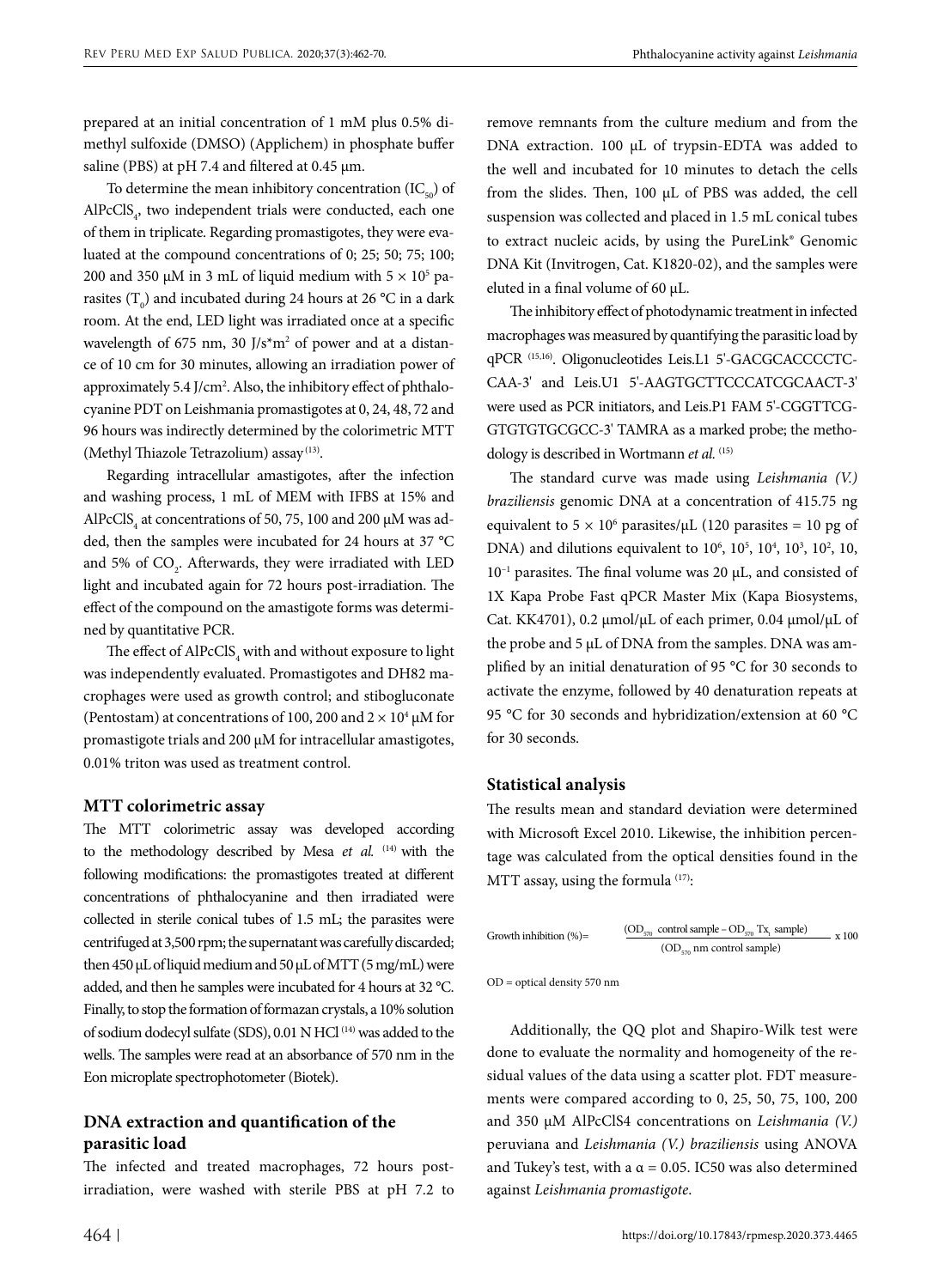### **Ethical criteria**

The Ethics Committee of the Instituto Nacional de Salud approved this study, with RD No. 397-2016-OGI-TT-OPE/INS.

## **RESULTS**

The effect of FDT on *Leishmania* was quantified by the MTT assay. For *Leishmania (V.) peruviana,* control therapy presented an OD<sub>570</sub> of 0.27  $\pm$  0.04; for 100 µM the OD<sub>570</sub> was 0.22  $\pm$  0.05, for 200 µM the OD<sub>570</sub> was 0.15  $\pm$  0.03, and for 350 µM the OD<sub>570</sub> was  $0.14 \pm 0.02$  (Figure 1). After 24 hours of 50 µM photosensitizer radiation, this species presented a 26% inhibition of parasitic growth compared to the control sample; at concentrations of 100, 200 and 350 µM it showed a parasitic growth inhibition of 65.6%, 72.9% and 73.9%, respectively.

At 96 hours post-radiation the inhibition percentage reached 68.9%; 78.8% and 80.1%, respectively. At 24, 48, 72 and 96 hours was, the IC<sub>50</sub> was 56.5; 50; 44; and 39.7  $\mu$ M respectively (Figure 2). Regarding the intracellular form, at 72 hours



**Figure 1.** Mean optical density and standard deviation of the formazan crystals' quantification according to the MTT (Methyl Thiazole Tetrazolium) assay, at different concentrations of phthalocyanine in *Leishmania (V.) peruviana* and *Leishmania (V.) braziliensis*

post-exposure the photosensitizer concentrations of 50, 75, 100 and 200 µM reached an inhibition of the *Leishmania (V.) peruviana amastigotes* of 20.5%; 46.5%; 65.2% and 57.8%, respectively (Table 1).

The values regarding the PDT effect on *Leishmania* promastigotes were analyzed independently for each species. Each assay was composed by 4 evaluation times performed in triplicate at 7 different concentrations, a total of 28 treatments per species were analyzed. Data obtained for *Leishmania (V.) peruviana* and *Leishmania (V.) braziliensis* presented a normal distribution ( $p = 0.1041$  and 0.1036, respectively). Comparison of means by ANOVA allowed to determine that there is a statistically significant difference between treatments in both *Leishmania* species ( $p = 0.0001$ ).

PDT in *Leishmania (V.) peruviana* with 200 and 350 µM of  $\mathrm{AlP}\text{c} \mathrm{Cl}\text{S}_4$  did not present statistically significant differences (p > 0.05) by using Tukey's test ( $\alpha$  = 0.05), evaluating each one at 24 and 48 hours. Similarly, these same concentrations evaluated at 72 and 96 hours post-exposure did not present statistically significant differences either  $(p > 0.05)$  (Figure 3).

Treatment only with irradiation at 670 nm and at 5.4 J/ cm2 , with and without exposure to the photosensitizing agent, did not show any phototoxic effect compared to the growth control.

## **DISCUSSION**

This study evaluated the phototoxic effect of aluminum phthalocyanine tetrasulfonate chloride in an in vitro phototherapy assay on *Leishmania (V.) braziliensis* and *Leishmania (V.) peruviana* promastigotes, by using the MTT assay, which allowed the quantification of formazan crystals as a result from the enzymatic activity of the mitochondrial dehydrogenase enzyme of the living parasites (13). The photodynamic treatment consisted in LED light irradiation at a wavelength of 670 nm and potence of 5.4 J/cm2 on *Leishmania* promastigotes in culture medium with AlPcClS<sub>4</sub> concentrations of 25; 50; 75; 100; 200 and 350 µM, according to the methodology described by Amin *et al.* (7) on neoplastic cells. Regarding amastigotes, the assessment of the effect by PDT was carried out with quantitative PCR.

Phthalocyanines are chemically stable organic compounds that have received particular attention in phototherapy as a sensitizing agent mainly in the treatment of infectious diseases due to their low toxicity and their biochemical properties that improve the humoral and cellular response to the infectious agent or target cells in case of neoplasia.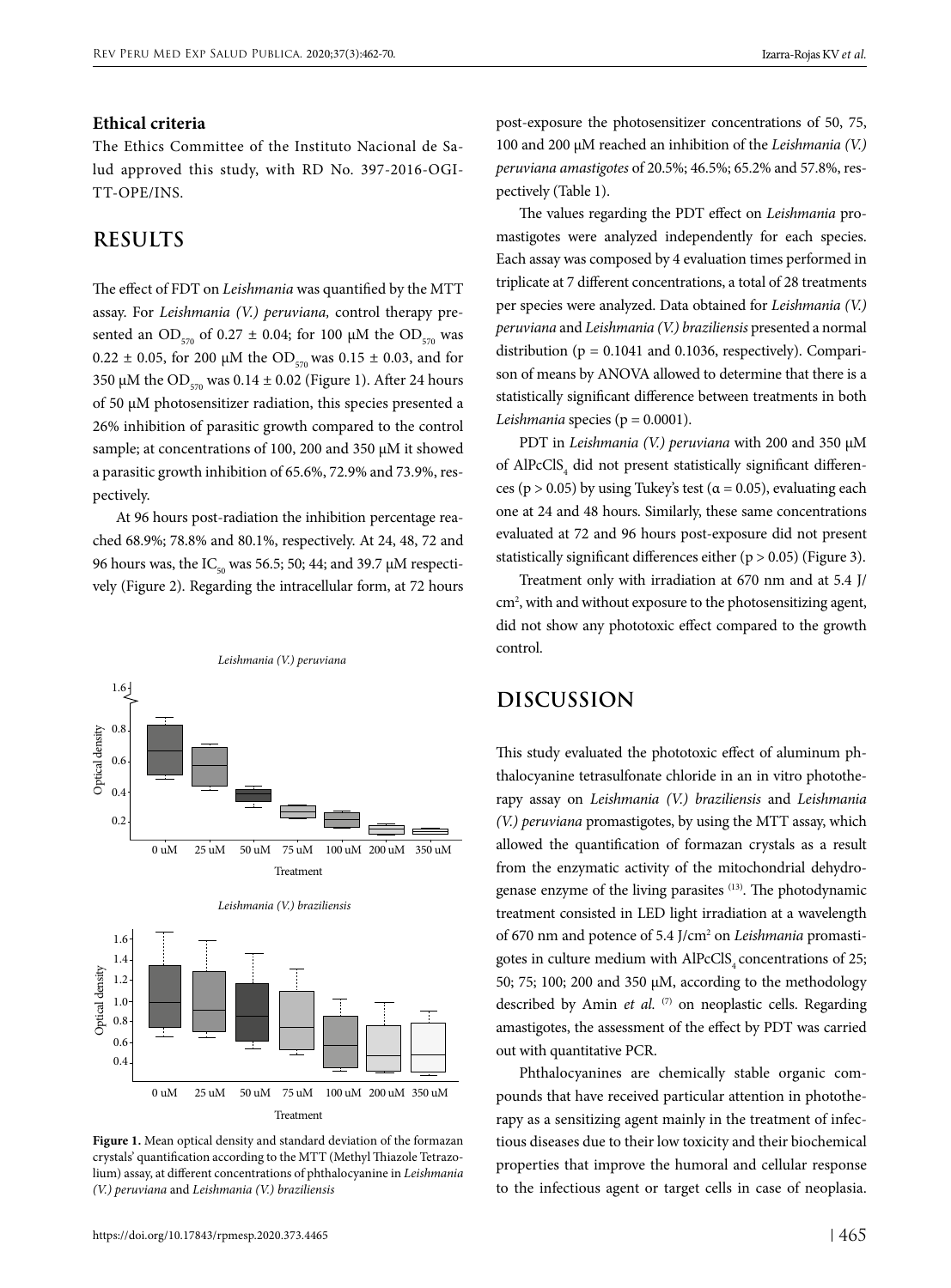

**Figure 2.** Mean inhibitory concentration (IC<sub>50</sub>) of aluminum phthalocyanine chloride in photodynamic therapy on *Leishmania (V.) peruviana* and *Leishmania (V.) braziliensis*, evaluated at 24, 48, 72 and 96 hours post-irradiation.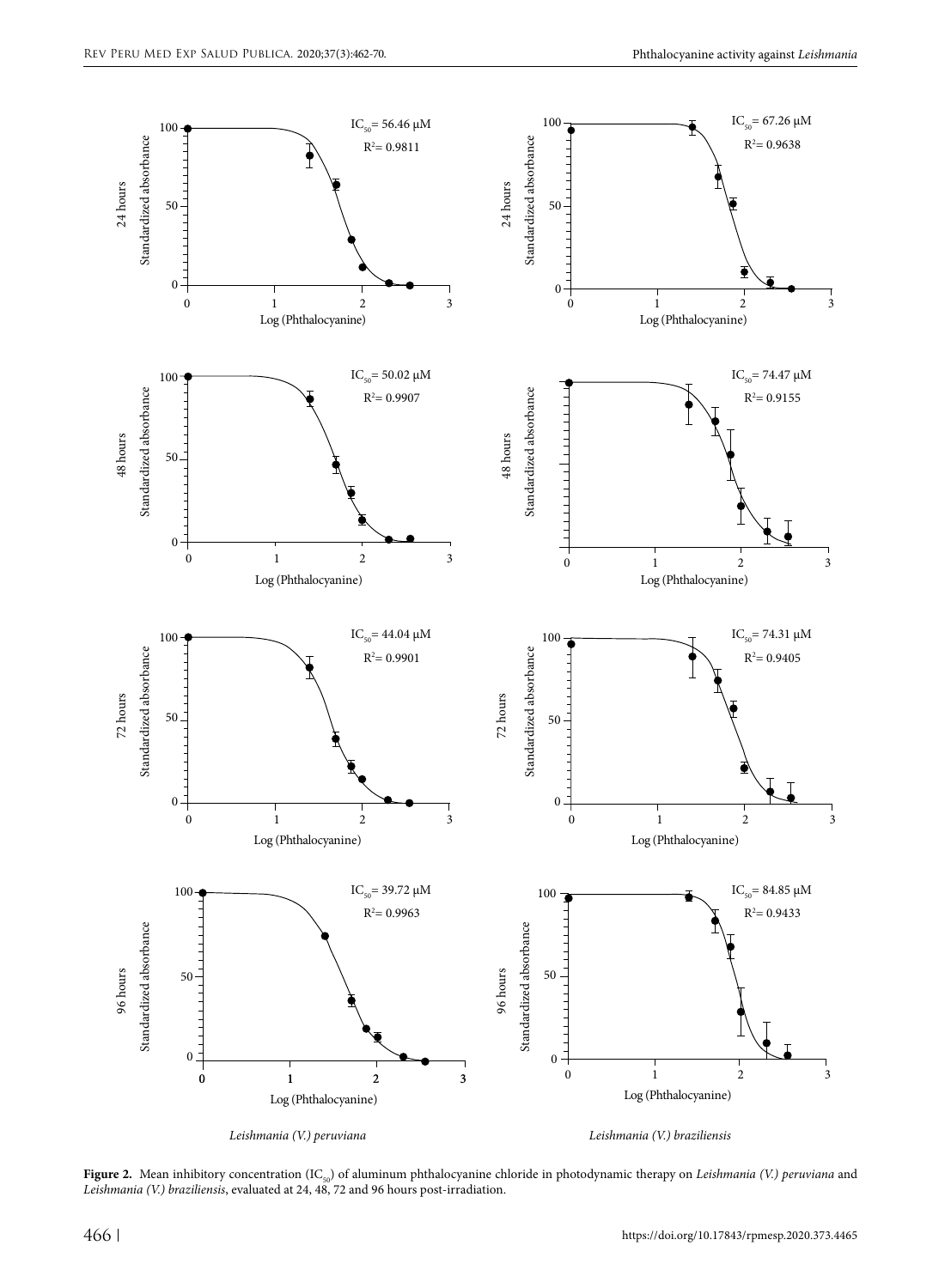| Table 1. Determination of mean inhibitory concentration (IC $_{\varsigma_0}$ ) and selectivity index of aluminum phthalocyanine tetrasulfonate chloride and sodium |
|--------------------------------------------------------------------------------------------------------------------------------------------------------------------|
| stibogluconate against promastigote and amastigote stages of Leishmania (V.) peruviana and Leishmania (V.) braziliensis.                                           |
|                                                                                                                                                                    |

| <b>Species</b>        | Hours | <b>Inhibition %</b> |                |           |             |        |                      |                       |                 |
|-----------------------|-------|---------------------|----------------|-----------|-------------|--------|----------------------|-----------------------|-----------------|
|                       |       | $25~\mu{\rm M}$     | 50 µM          | 75 μM     | $100 \mu M$ | 200 μM | 350 μM               | $\mathbf{IC}_{_{50}}$ | 95% CI          |
| Phthalocyanine        |       |                     |                |           |             |        |                      |                       |                 |
| Promastigotes         |       |                     |                |           |             |        |                      |                       |                 |
| L. (V.) peruviana     | 24    | 12.89               | 26.09          | 52.47     | 65.60       | 72.88  | 73.90                | 56.46                 | 53.49 - 59.36   |
|                       | 48    | 10.24               | 40.89          | 53.53     | 66.15       | 75.97  | 76.51                | 50.02                 | $48.30 - 51.75$ |
|                       | 72    | 14.53               | 48.67          | 61.81     | 67.71       | 78.40  | 79.77                | 44.04                 | $42.42 - 45.69$ |
|                       | 96    | 20.86               | 51.33          | 64.86     | 68.91       | 78.78  | 80.61                | 39.72                 | $38.75 - 40.70$ |
| L. (V.) braziliensis  | 24    | 0.81                | 16.45          | 25.68     | 49.60       | 53.43  | 55.50                | 67.26                 | $63.60 - 70.94$ |
|                       | 48    | 5.43                | 14.12          | 26.13     | 44.00       | 52.93  | 54.70                | 74.47                 | $67.86 - 81.47$ |
|                       | 72    | 2.73                | 11.24          | 19.84     | 37.75       | 44.87  | 47.00                | 74.31                 | $69.13 - 79.66$ |
|                       | 96    | 3.21                | 10.09          | 17.40     | 34.75       | 42.56  | 44.38                | 75.88                 | 71.74 - 80.07   |
| DH82 Macrophages      |       |                     |                |           |             |        |                      |                       |                 |
| L. (V.) peruviana     | 72    | ND                  | 20.52          | 46.45     | 65.16       | 57.78  | ND                   | 60.28                 | $56.78 - 63.80$ |
| L. (V.) braziliensis  | 72    | ND                  | 4.15           | 9.04      | 20.31       | 36.90  | ND                   | 94.92                 | $90.80 - 99.63$ |
| Sodium stibogluconate |       |                     |                |           |             |        |                      |                       |                 |
| Promastigotes         |       |                     |                |           |             |        |                      |                       |                 |
| L. (V.) peruviana     | 24    | <b>ND</b>           | ND             | ND        | 35.75       | 45.70  | 98.13 <sup>a</sup>   | 216.4                 | $196.3 - 240.8$ |
|                       | 48    | <b>ND</b>           | <b>ND</b>      | <b>ND</b> | 35.25       | 41.94  | 98.36 <sup>a</sup>   | 250.1                 | $215.4 - 295.6$ |
|                       | 72    | <b>ND</b>           | ND             | <b>ND</b> | 33.25       | 48.58  | 98.43 <sup>a</sup>   | 202.1                 | $182.7 - 228.3$ |
|                       | 96    | <b>ND</b>           | N <sub>D</sub> | <b>ND</b> | 46.45       | 49.04  | 98.35 <sup>a</sup>   | 152.3                 | $127.4 - 181.3$ |
| L. (V.) braziliensis  | 24    | <b>ND</b>           | N <sub>D</sub> | ND        | 21.40       | 31.73  | $96.88$ <sup>a</sup> | 389.4                 | $325.2 - 471.2$ |
|                       | 48    | ND                  | <b>ND</b>      | <b>ND</b> | 21.39       | 30.38  | $96.02$ <sup>a</sup> | 408.4                 | 288.4 - 604.2   |
|                       | 72    | <b>ND</b>           | ND             |           | 27.01       | 37.19  | $96.36$ <sup>a</sup> | 310                   | 257.9 - 381.3   |
|                       | 96    | <b>ND</b>           | ND             | ND        | 30.93       | 33.24  | 97.52 <sup>a</sup>   | 355.1                 | $276.0 - 470.8$ |
| DH82 Macrophages      |       |                     |                |           |             |        |                      |                       |                 |
| L. (V.) peruviana     | 72    | <b>ND</b>           | ND             | <b>ND</b> | ND          | 54.56  | ND                   | <b>ND</b>             | ND              |
| L. (V.) braziliensis  | 72    | <b>ND</b>           | <b>ND</b>      | <b>ND</b> | <b>ND</b>   | 50.23  | <b>ND</b>            | <b>ND</b>             | <b>ND</b>       |

<sup>a</sup> Evaluated at  $2 \times 10^4$  µM pentavalent antimonials.

 $IC_{50}$ : mean inhibitory concentration; 95% CI: 95% confidence interval.

ND: not determined.

They also participate in the production of oxidative molecules such as reactive oxygen species and singlet oxygen, which act directly on aminoacid residues of proteins and enzymes, such as cysteine, methionine, tryptophan, among others, related to the virulence of the pathogen (10). Studies related to PDT as an alternative to leishmaniasis treatment have found promising levels of  $IC_{50}$  when evaluating several photosensitizers such as zinc phthalocyanine (ZnPc), aluminum phthalocyanine (AlPc) and aluminum tetrasulfonate (AlPcS4), among others, on amastigotes and promastigotes of *Leishmania (V. ) braziliensis, Leishmania (V.) panamensis, Leishmania (L.) amazonensis, Leishmania (L.) chagasi, Leishmania (L.) major and Leishmania (L.) tropica* <sup>(8,9,18-20)</sup>. These species cause cutaneous and mucocutaneous lesions (1).

Pinto *et al.* <sup>(9)</sup> found that *in vitro* photodynamic therapy evaluated on the fourth day post-irradiation, that used AlPcClS<sub>4</sub> concentrations of 1 and 10  $\mu$ M and irradiated at a length of 659 nm on *Leishmania (V.) braziliensis* promastigote, achieved an inhibition of approximately 42% and 49%, respectively. On the ninth day post-irradiation, an inhibition of 34% and 41.3%, respectively, was achieved. In *Leishmania (L.) major*, evaluated under the same conditions, the inhibition effect at the fourth day post-irradiation was 50% for both concentrations, while at the ninth day post-irradiation inhibition was 32% and 41% corresponding to concentrations of 1 and 10 μM, respectively.

Hernandez<sup>(21)</sup> evaluated aluminum phthalocyanine chloride (AlPcCl) and aluminum phthalocyanine disulfonate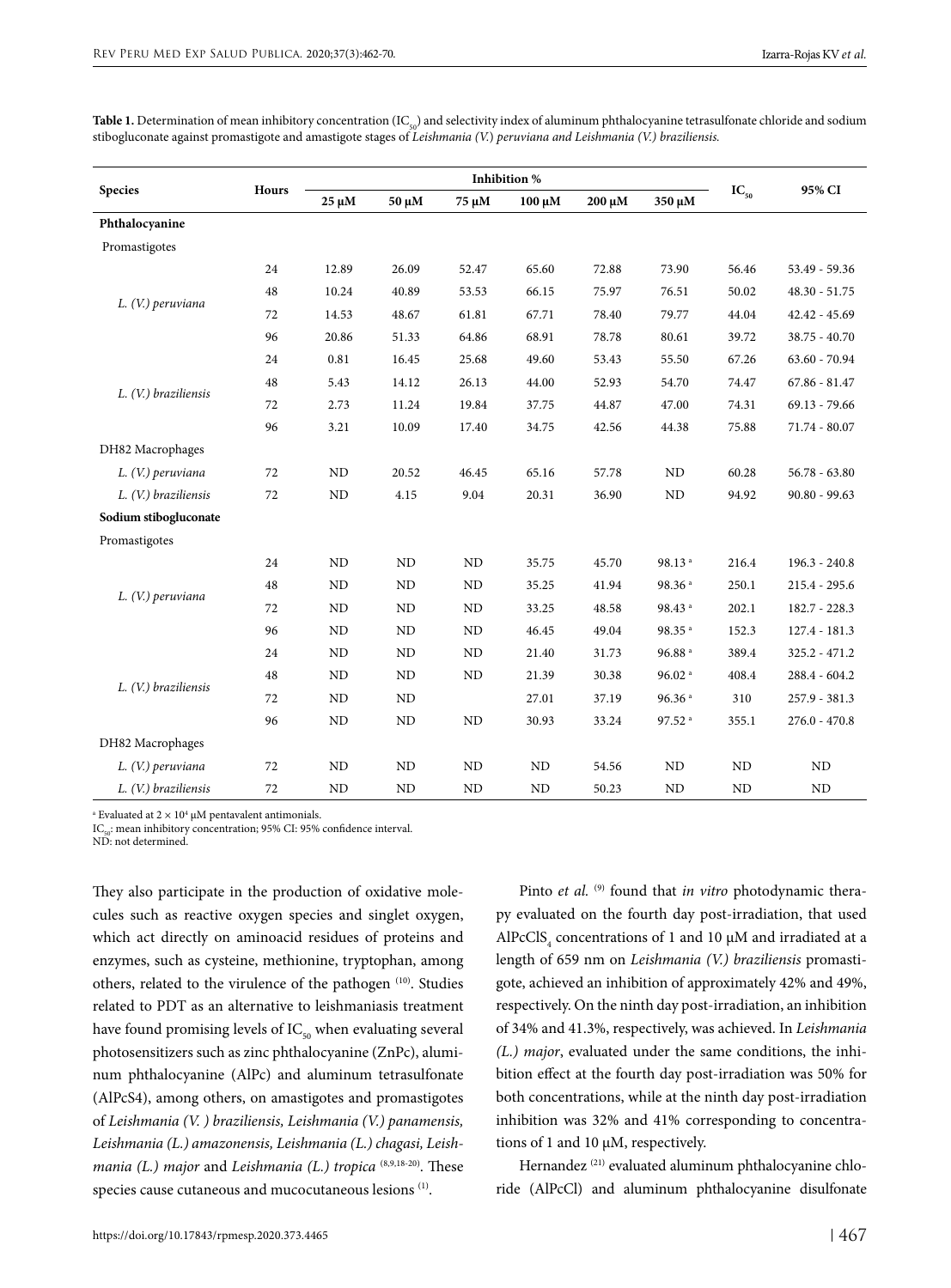

*Leishmania (V.) peruviana*

Figure 3. Inhibition of *Leishmania* parasitic growth, by exposure to photodynamic therapy with aluminum phthalocyanine tetrasulfonate chloride (a, b, c, d, e, and f, represent treatments that do not present statistically significant differences, Tukey p test > 0.05).

chloride (AlPcClS2 ) on *Leishmania (L.) amazonensis* by using an irradiation of 3 J/cm<sup>2</sup> and reported an IC<sub>50</sub> of 0.046  $\mu$ M ± 0.018 and an IC<sub>50</sub> of 4.101  $\mu$ M ± 0.136, respectively. Likewise, Escobar *et al.* <sup>(20)</sup> used AlPcCl with an irradiation of 10.0 J/ cm2 at 670 nm and, at 24 hours post-irradiation, and reported an IC<sub>50</sub> of 0.0033 and 0.17 μM in promastigotes of *Leishmania (L.) chagasi and Leishmania (V.) panamensis,* respectively. Also, Zinc phthalocyanine (ZnPc) under the same conditions and with the same evaluated species, presented an  $IC_{50}$  of 6.45 μM and 6.05 μM, respectively. In our study, we have used the same time interval and the IC50 found was 56.5  $\mu$ M and 67.26

µM for *Leishmania (V.) peruviana* and *Leishmania (V.) braziliensis*, respectively.

It is likely that the heterogeneous PDT results are due to the time and fluency of irradiation, the wavelength used, the nature of the compound used as photosensitizer (isomers), the physicochemical properties related to cell internalization and molecular charge, these variables together with the quantum yield of singlet oxygen, the subcellular location, the sulfonation degree, the size of the molecule, the variety of metal ions, the absorption of light, the affinity for the target tissue, the selectivity by cellular compartments, such as the mitochondria and the irradiation power achieved in the cells, could influen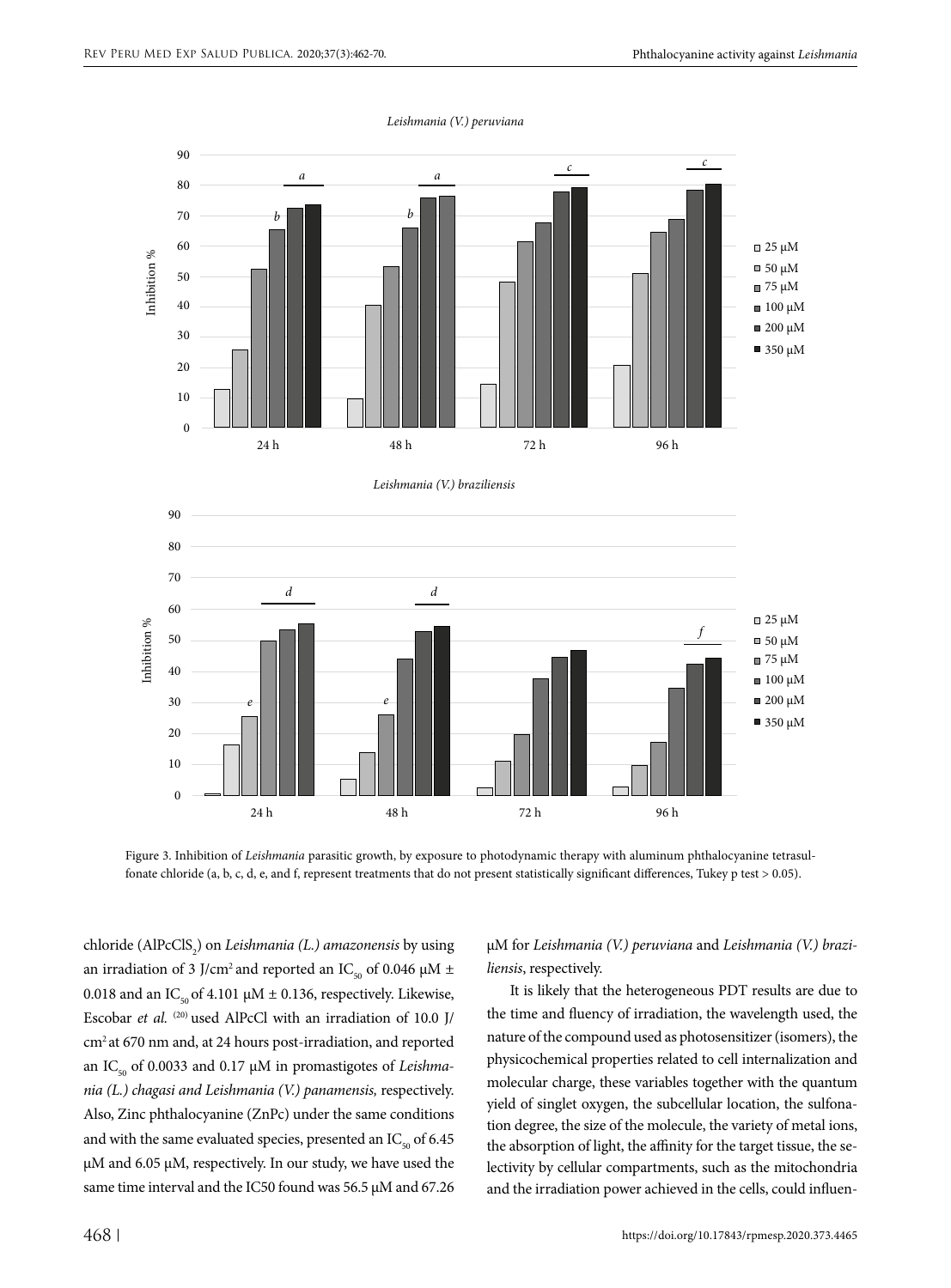ce the ability of the compound to cross the lipid bilayer of the parasite's cell membrane and reduce the effects and efficiency of the photodynamic treatment (22).

In this study, similar to Amin *et al.* <sup>(7)</sup> description, the irradiation alone had no effect on promastigotes, infected macrophages or free macrophages. Likewise, the photosensitizer without exposure to LED light radiation was not toxic in any of the concentrations used, which is consistent with the principle of PDT, where the independent application of the compound or irradiation has no effect on cell viability (23).

It was not possible to determine the selectivity index (SI), a useful parameter to estimate the effectiveness of a compound on a given pathogen  $(24)$ , neither the mean lethal concentration (LD<sub>co</sub>) on the cell line containing the intracellular form of *Leishmania*, important parameter for the determination of the SI, which constitutes the main limitation of the study.

Likewise, PDT could improve the performance of conventional therapy, which implies several possibilities regarding the management of tegumentary leishmaniasis, such as dose reduction, application time of conventional therapies, species-specific therapy, etc.; as a result, side effects could be reduced (25,26). However, it is still necessary to carry out studies that determine the risk of disease reactivation or relapse and the inadequate response to treatment; it is also important to conduct studies related to evaluating strategies that allow improving the efficiency of treatment through exposure to more than one cycle of irradiation. In this study, a single irradiation with LED light for 30 minutes was used, which is probably not sufficient to affect all parasites. In addition, it is important to carry out research studies related

to formulating, developing, and evaluating the effectiveness and selectivity index in cell lines and animal models to estimate the compound efficiency on the parasite.

In conclusion,  $\mathrm{AIPcClS}_4$  as a PDT photosensitizer showed a constant anti*-Leishmania* effect mainly on *Leishmania (V.) peruviana* promastigotes and, in a smaller proportion in *Leishmania (V.) braziliensis,* the latter started a recovery process after 72 hours post-treatment, unlike *Leishmania (V.) peruviana* that showed a higher sensitivity to treatment, without a recovery process until 96 hours post-treatment. In the amastigote forms the phototoxic effect was lower, but the response of DH82 macrophages infected with *Leishmania (V.) peruviana* was higher compared to macrophages infected with *Leishmania (V.) braziliensis.*

**Acknowledgements:** To the National Innovation Program for Competitiveness and Productivity - INNOVATE-PERU (Agreement No. 177-PNICP-PIAP-2015) for funding this research. To the National Public Health Center of the Instituto Nacional de Salud, for the facilities provided.

**Authorship contributions:** KVIR, NRP, JLGM and ABH participated in the conception, research design, data collection, results, analysis, interpretation and writing of the article. NRP, GMG, ABH, JSC and JLQ participated in the conception, design, work direction, critical review of the article, approval of the final version, and contribution of study materials. JSC and JLQ participated in obtaining funding.

**Funding source:** The study was funded by the National Innovation Program for Competitiveness and Productivity - INNOVATE-PERU (Agreement No. 177-PNICP- PIAP-2015) of the Ministry of Production, Lima, Peru.

**Conflicts of interest:** The authors declare no conflict of interest.

## **REFERENCES**

- 1. Ministerio de Salud. Leishmaniasis. Módulos Técnicos. Serie de Documentos Monográficos [Internet]. Lima: MINSA; 2000. 83 p. Available at: [http://bvs.minsa.gob.pe/local/OGEI/795\\_MS-OGE106.pdf](http://bvs.minsa.gob.pe/local/OGEI/795_MS-OGE106.pdf).
- 2. Alvar J, Vélez ID, Bern C, Herrero M, Desjeux P, Cano J, *et al*. Leishmaniasis worldwide and global estimates of its incidence. PLoS One. 2012;7(5):e35671. doi: 10.1371/journal.pone.0035671.
- 3. Murray HW. Leishmaniasis in the United States: Treatment in 2012. Am J Trop Med Hyg. 2012;86(3):434-40. doi: 10.4269/ajtmh.2012.11-0682.
- 4. Kedzierski L. Leishmaniasis vaccine: Where are we today? J Glob Infect Dis. 2010;2(2):177-85. doi: 10.4103/0974-777X.62881.
- 5. De Menezes JPB, Guedes CES, De Oliveira Almeida Petersen AL, Fraga DBM, Veras PST. Advances in development of new treatment for leishmaniasis. Biomed Res Int. 2015;2015:815023. doi: 10.1155/2015/815023.
- 6. Soto J, Soto P. Miltefosina oral para el tratamiento de la leishmaniasis. Biomedica. 2006;26 Suppl 1:207-17. doi: 10.7705/biomedica. v26i1.1514.
- 7. Amin RM, Hauser C, Kinzler I, Rueck A, Scalfi-Happ C. Evaluation of photodynamic treatment using aluminum phthalocyanine tetrasulfonate chloride as a photosensitizer: New approach. Photochem Photobiol Sci. 2012;11(7):1156-63. doi: 10.1039/c2pp05411f.
- 8. Dutta S, Kolli BK, Tang A, Sassa S, Chang KP. Transgenic Leishmania model for delta-aminolevulinate-inducible monospecific uroporphyria: Cytolytic phototoxicity initiated by singlet oxygen-mediated inactivation of proteins and its ablation by endosomal mobilization of cytosolic uroporphyrin. Eukaryot Cell. 2008;7(7):1146-57. doi: 10.1128/EC.00365-07.
- 9. Pinto JG, Soares CP, Mittmann J. Assessment of Leishmania major and Leishmania braziliensis promastigote viability after photodynamic treatment with aluminum phthalocyanine tetrasulfonate (AlPcS4). J Venom Anim Toxins Incl Trop Dis. 2011;17(3). doi: 10.1590/S1678- 91992011000300010.
- 10. Dai T, Huang YY, Hamblin MR. Photodynamic therapy for localized infections-State of the art. Photodiagnosis Photodyn Ther. 2009;6(3- 4):170-88. doi: 10.1016/j.pdpdt.2009.10.008.
- 11. Ponte-Sucre A, Díaz E, Padrón-Nieves M. Drug Resistance in Leishmania Parasites [Internet]. Viena: Springer Verlag Wien; 2013 [cited on April 12, 2019]. Available at: [https://link.springer.com/](https://link.springer.com/ book/10.1007/978-3-7091-1125-3#toc)  [book/10.1007/978-3-7091-1125-3#toc.](https://link.springer.com/ book/10.1007/978-3-7091-1125-3#toc)
- 12. Gamboa D, Torres K, De Doncker S, Zimic M, Arévalo J, Dujardin J-C. Evaluation of an in vitro and in vivo model for experimental infection with Leishmania (Viannia) braziliensis and L . (V.) peruviana. Parasitology. 2008;135(3):319-26. doi: 10.1017/S0031182007003848.